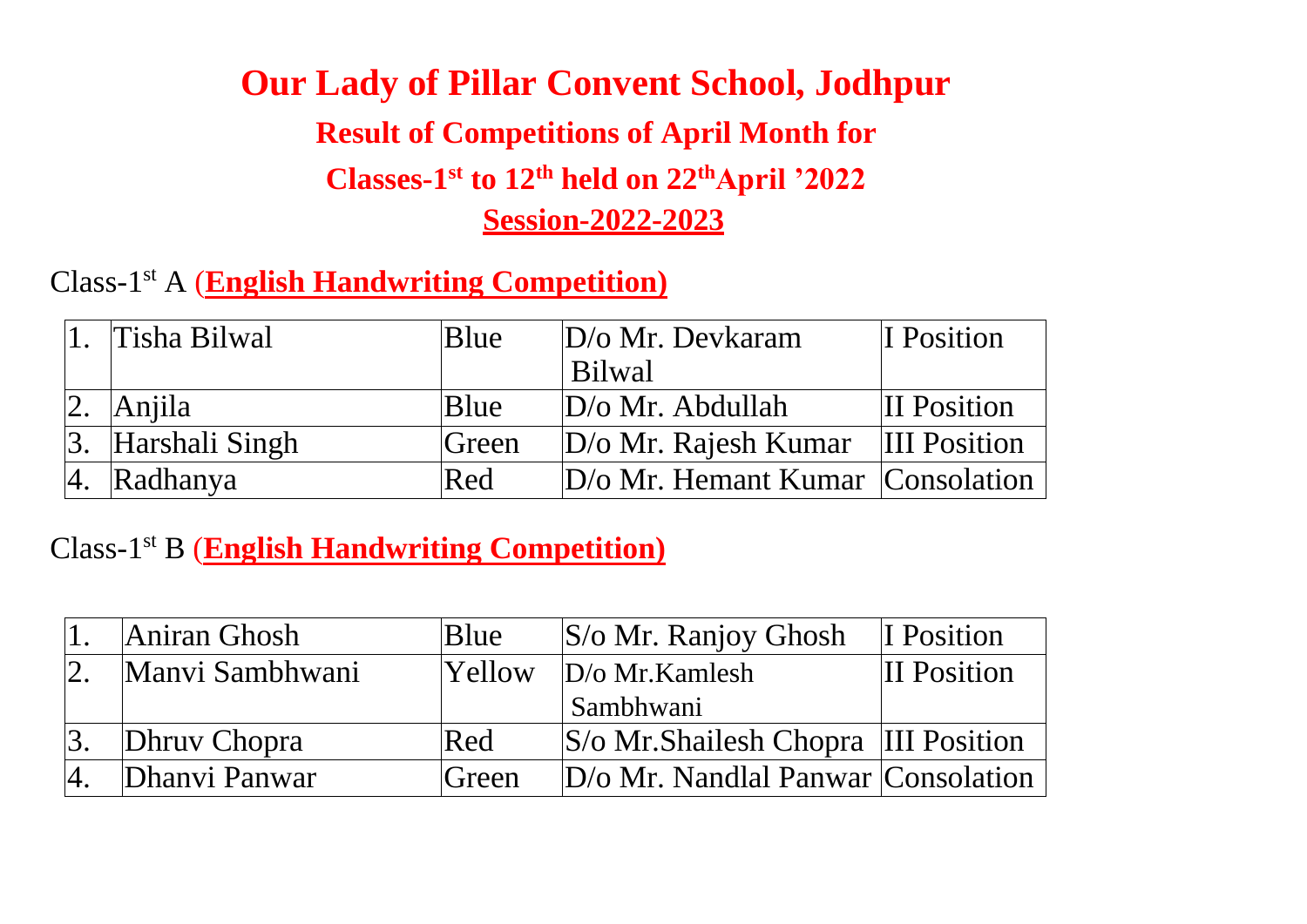## Class-2 nd A (**English Handwriting Competition)**

| Himanshi Jakhar | Red    | $ D/\sigma Mr$ . Gama Ram Jat II Position      |                     |
|-----------------|--------|------------------------------------------------|---------------------|
| Angel Paul      | Yellow | $D/\sigma$ Mr. M.D Paul                        | <b>III Position</b> |
| Tanisha Sharma  | Green  | D/o Mr. Jitender Sharma III Position           |                     |
| Kanishka Sharma | Yellow | $D/\sigma$ Mr. Sunil Sharma $\Box$ Consolation |                     |

### Class-2 nd B (**English Handwriting Competition)**

|     | Riyanshi Chaudhary | Red    | $D$ /o Mr. Prema Ram       | I Position          |
|-----|--------------------|--------|----------------------------|---------------------|
|     |                    |        | Chaudhary                  |                     |
| 12. | Suhana Kandara     | Yellow | $D/\sigma$ Mr. Narendra    | II Position         |
|     |                    |        | Kandara                    |                     |
| 13. | Kavya Kaushik      | Red    | $D/\sigma$ Mr. Pavan Kumar | <b>III</b> Position |
|     |                    |        | <b>Sharma</b>              |                     |
| Ι4. | Sneha Choudhary    | Green  | $D$ /o Mr. Bhagirath       | Consolation         |

#### Class-2 nd C (**English Handwriting Competition)**

| Piyush Patel     | Green  | $ S/\sigma Mr$ . Bhanwar Lal       | I Position          |
|------------------|--------|------------------------------------|---------------------|
|                  |        | Patel                              |                     |
| Tushita Tewari   | Yellow | D/o Mr. Deepak Tewari III Position |                     |
| Vinita Choudhary | Red    | $D/\sigma$ Mr. Mahendra            | <b>III</b> Position |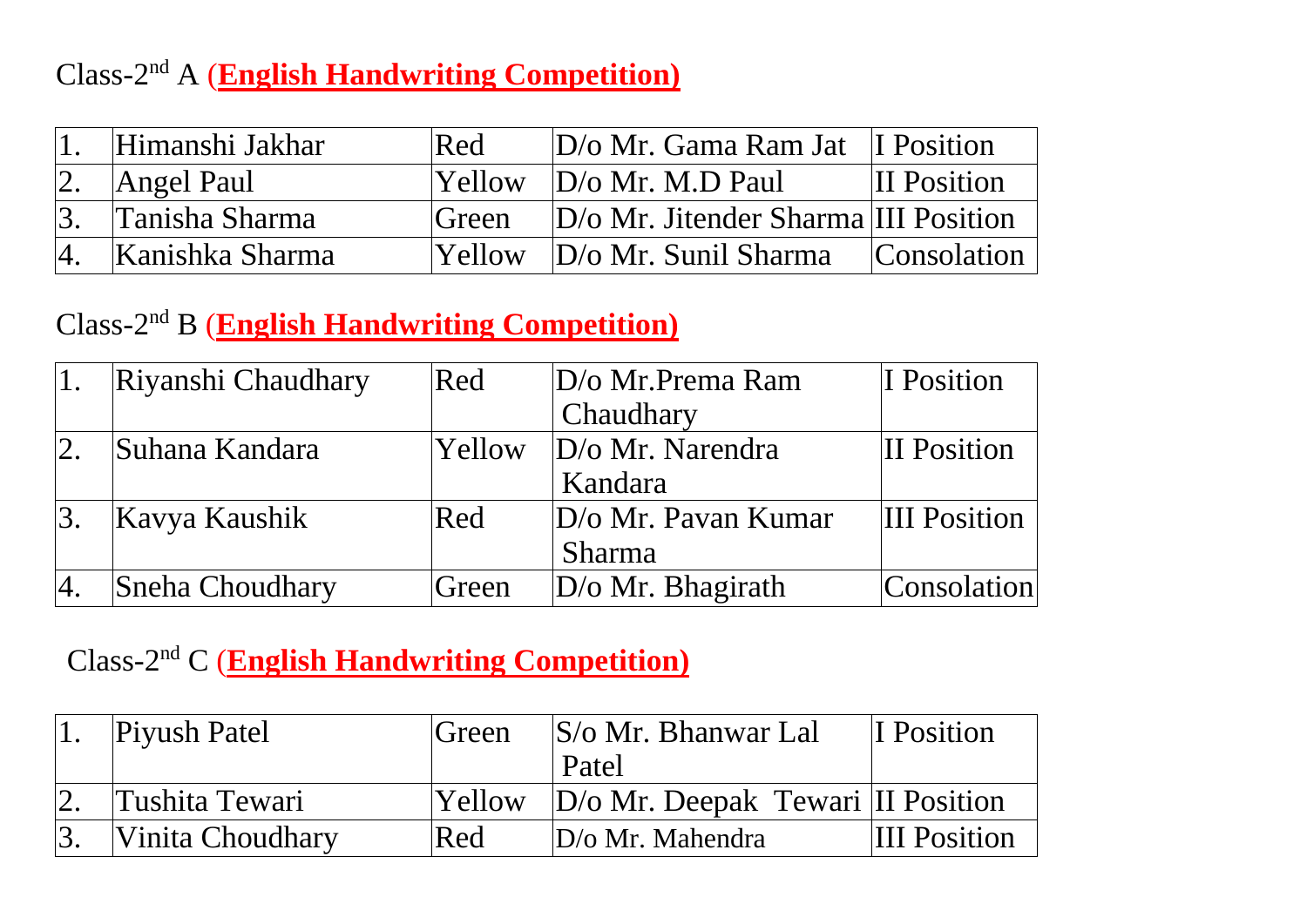|                   |      | Choudhary         |             |
|-------------------|------|-------------------|-------------|
| Kritika Choudhary | Blue | Mr. Jagdish Kumar | Consolation |

#### Class-3 rd A (**English Handwriting Competition)**

| Vanshika Manwani     | Red  | $D/O$ Mr. Vinod Manwani I Position |                     |
|----------------------|------|------------------------------------|---------------------|
| Kanchan Bishnoi      | Blue | $D/\sigma$ Mr. Shiv Lal            | <b>II</b> Position  |
| <b>Pragyan Verma</b> | Red  | S/o Mr. Ankur Verma                | <b>III</b> Position |
| $ 4.$ Urjit Patel    | Blue | $ S/\sigma Mr$ . Mohan Ram         | <b>Consolation</b>  |

### Class-3 rd B (**English Handwriting Competition)**

|    | Hemansh Sotwal        | <b>Yellow</b> | $ S/\text{o}$ Mr. Gajendra Sotwal I Position |                     |
|----|-----------------------|---------------|----------------------------------------------|---------------------|
| 2. | <b>Bhavyam Sharma</b> | <b>Yellow</b> | S/o Mr. Praveen Sharma II Position           |                     |
| 3. | Khushi Choudhary      | <b>Yellow</b> | $ D\angle O$ Mr. Virendra                    | <b>III</b> Position |
|    |                       |               | <b>Choudhary</b>                             |                     |
| 4. | Khyati Prajapat       | <b>Yellow</b> | $D/O$ Mr. Bhanu Prakash Consolation          |                     |
|    |                       |               | Prajapat                                     |                     |

Class-3 rd C (**English Handwriting Competition)**

| Darsh Chhablani | 'Yellow | S/o Mr. Mahendra | <sup>'T</sup> Position |
|-----------------|---------|------------------|------------------------|
|                 |         | Chhablani        |                        |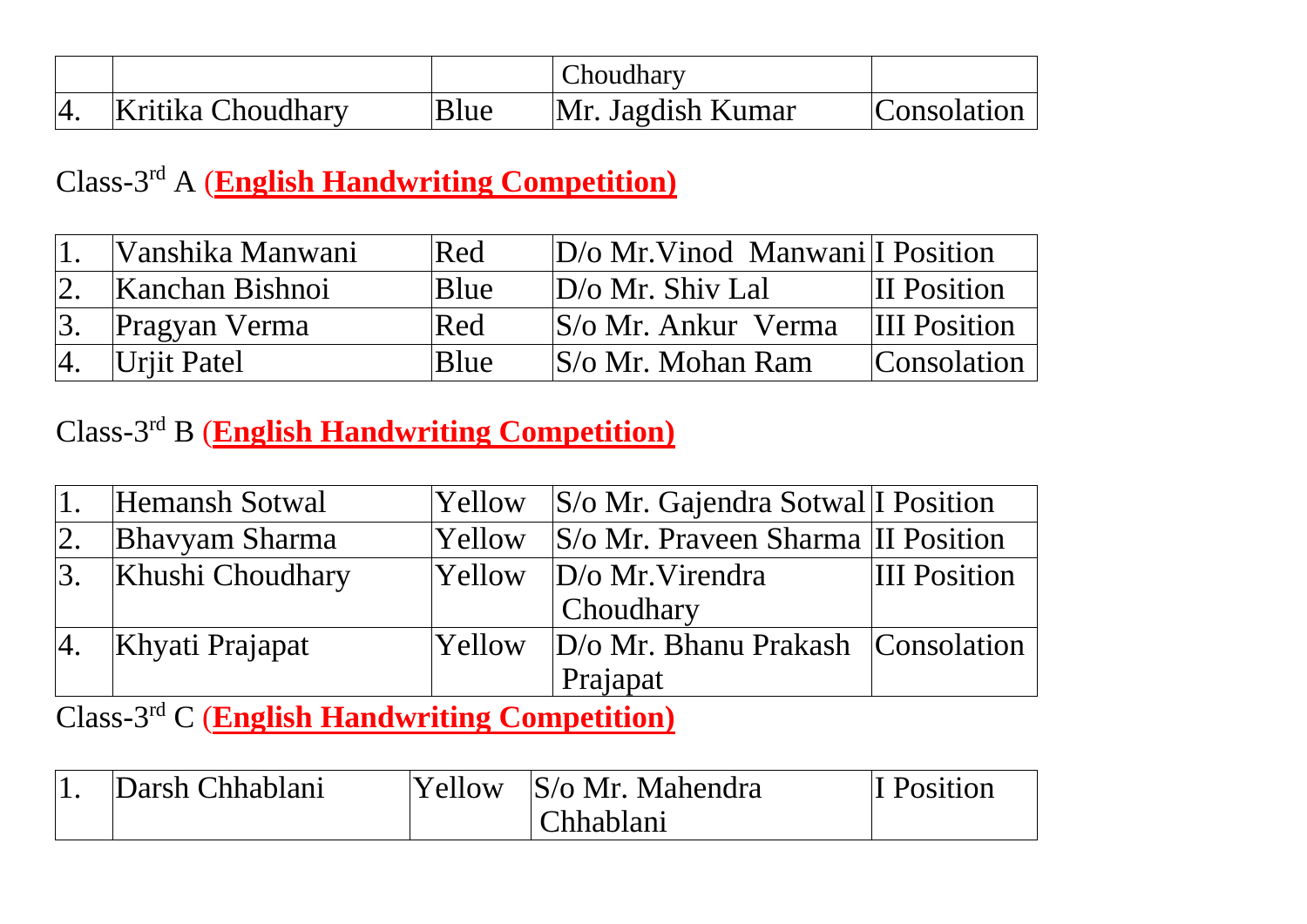|     | Kadali Thejus     | Yellow | $ S/\mathrm{o}$ Mr. Kadali       | II Position         |
|-----|-------------------|--------|----------------------------------|---------------------|
|     |                   |        | Satyanarayana Prasad             |                     |
|     | Kashvi Khandelwal | Red    | $D/\sigma$ Mr. Ankit             | <b>III</b> Position |
|     |                   |        | Khandelwal                       |                     |
| Ι4. | Aaditya Upadhyay  | Red    | $ S/\text{o} Mr$ . Alok Upadhyay | Consolation         |

Class-4 th A (**English Handwriting Competition)**

|    | Veena              | Green         | D/o Mr. Kamal Ramesh        | I Position          |
|----|--------------------|---------------|-----------------------------|---------------------|
|    |                    |               | Bhai Kundan                 |                     |
| 2. | Mayank Choudhary   | Yellow        | S/o Mr. Poonma Ram          | <b>II</b> Position  |
| 3. | Arya Singh Solanki | Green         | $D/\sigma$ Mr. Bharat Singh | <b>III</b> Position |
|    |                    |               | Solanki                     |                     |
| 4. | Vanshika Choudhary | <b>Yellow</b> | D/o Mr. Mahendra            | Consolation         |
|    |                    |               | Choudhary                   |                     |

Class-4 th B (**English Handwriting Competition)**

| Hirangi Parihar | Red           | D/o Mr. Dharmesh Parihar I Position |                     |
|-----------------|---------------|-------------------------------------|---------------------|
| Kavya Choudhary | Red           | $D/O$ Mr. Sanjeev                   | <b>III Position</b> |
|                 |               | Choudhary                           |                     |
| Nupur Palod     | Red           | $D/\sigma$ Mr. Mohan Palod          | <b>III</b> Position |
| Kushal Narwani  | <b>Yellow</b> | <i>S</i> /o Mr. Anil Narwani        | Consolation         |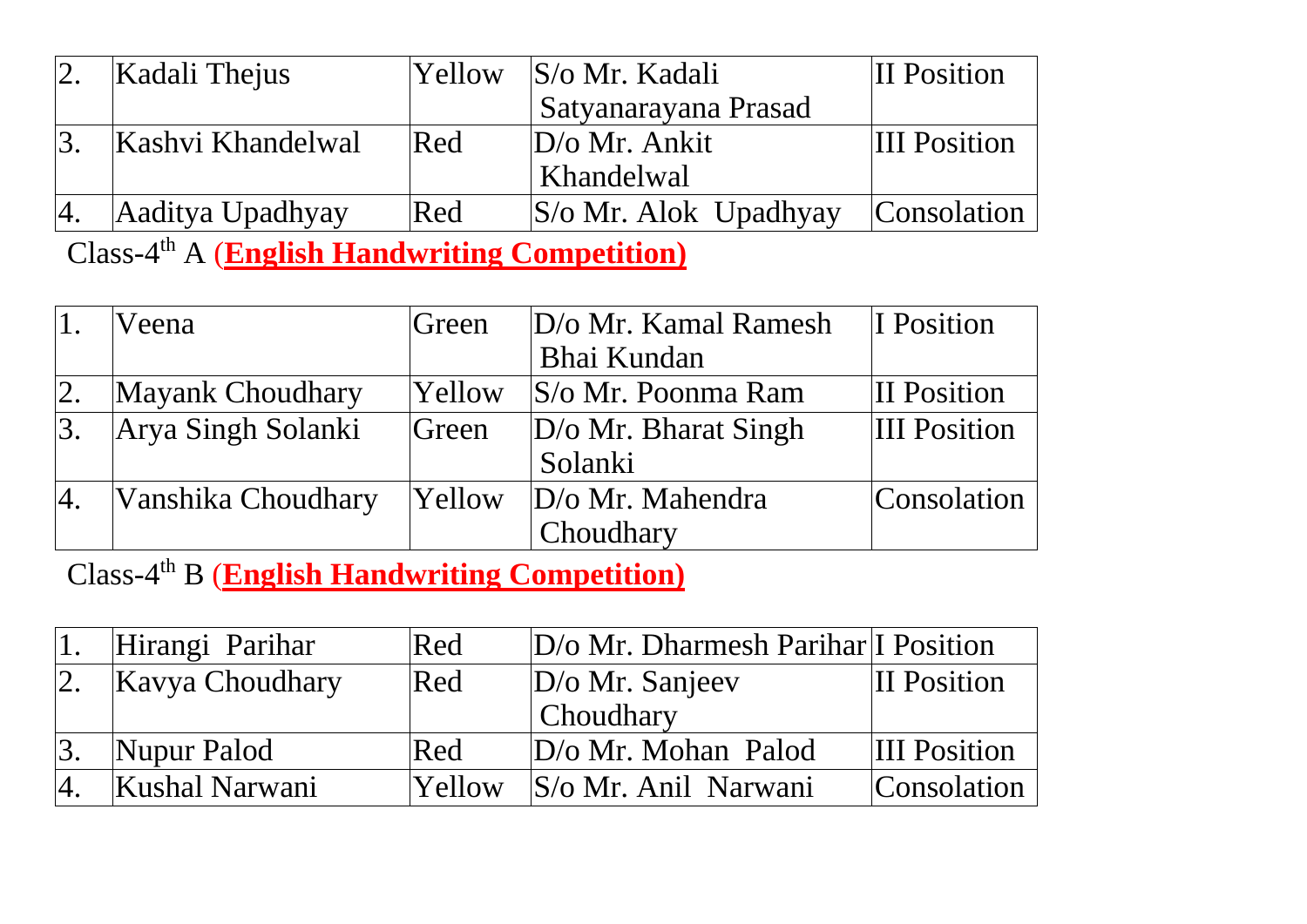## Class-4 th C (**English Handwriting Competition)**

|                  | Shivika Sharma       | Blue | $D/\sigma$ Mr. Ankesh Sharma                     | II Position        |
|------------------|----------------------|------|--------------------------------------------------|--------------------|
|                  | <b>Keshav Mathur</b> | Red  | $ S/\text{o}$ Mr. Prateek Mathur                 | <b>II</b> Position |
| $\vert 3. \vert$ | Anvi Dhandia         | Blue | $ D/\text{o} Mr$ . Jitendra Dhandia III Position |                    |
| $ 4$ .           | Mahak Choudhary      | Blue | $D/\sigma$ Mr. Poonam Ram                        | Consolation        |
|                  |                      |      | Choudhary                                        |                    |

## Class-5 th A (**English Handwriting Competition)**

|    | Palak          | Yellow | $D/\sigma$ Mr. Bhajna Ram       | I Position          |
|----|----------------|--------|---------------------------------|---------------------|
|    |                |        | Bishnoi                         |                     |
| 2. | Ravya Chouhan  | Red    | $D/\sigma$ Mr. Umangshu         | II Position         |
|    |                |        | Chouhan                         |                     |
|    | Priyansh Rathi | Blue   | $ S/\text{o}$ Mr. Dheeraj Rathi | <b>III</b> Position |
| 4. | Yuvraj Dewasi  | Blue   | $ S/\text{o}$ Mr. Mohan Ram     | Consolation         |
|    |                |        | Dewasi                          |                     |

Class-5 th B (**English Handwriting Competition)**

| Janavi Solanki    | Red  | $D/\sigma$ Mr. Subhash Solanki I Position |                     |
|-------------------|------|-------------------------------------------|---------------------|
| Samiksha Sharma   | Red  | $D/\sigma$ Mr. Jaswant Suthar             | <b>III</b> Position |
| Vaidanshi Rathore | Blue | $ D\angle$ Mr. Arjun Singh                | <b>III</b> Position |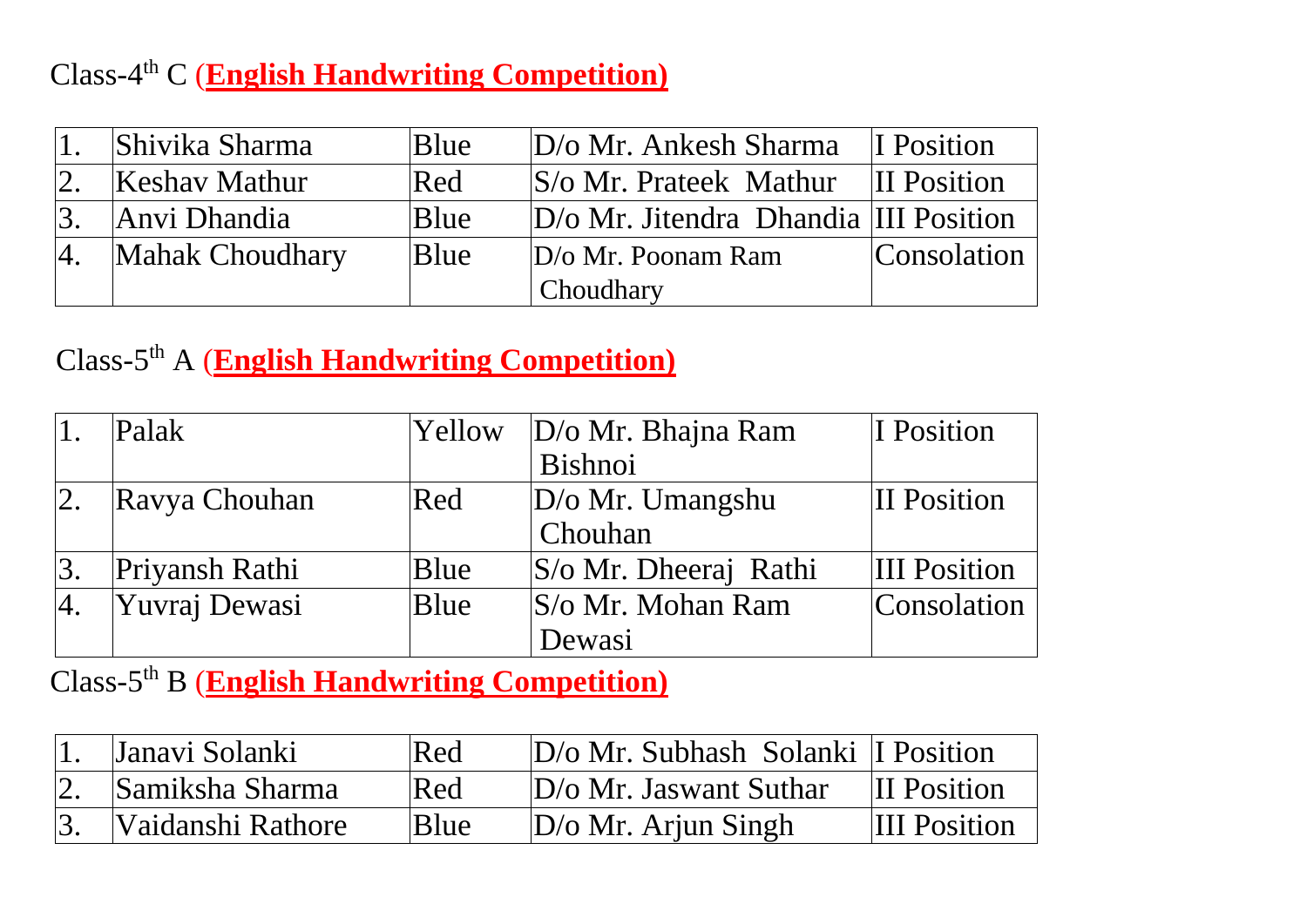|                   | Rathore                            |             |
|-------------------|------------------------------------|-------------|
| Manisha Choudhary | $ Y$ ellow $ D$ /o Mr. Shravan Lal | Consolation |

#### Class-5 th C (**English Handwriting Competition)**

| Niharika Agarwal             | Blue | $D/\sigma$ Mr. Hari Agarwal                      | I Position          |
|------------------------------|------|--------------------------------------------------|---------------------|
| Divyanshi                    | Red  | D/o Mr. Shri Ram                                 | <b>II</b> Position  |
| Digvijay Singh Rathore Green |      | $ S/\text{o} Mr$ . Vikram Singh                  | <b>III</b> Position |
|                              |      | Rathore                                          |                     |
| Ishika Mukherjee             | Red  | $ D/\text{o} Mr$ . Arup Mukherjee $ Consolation$ |                     |

### Class-6<sup>th</sup> A (**Calligraphy Writing**)

|    | Pranjal Soni       | <b>Yellow</b>  | D/o Mr. Pankaj Soni                 | I Position          |
|----|--------------------|----------------|-------------------------------------|---------------------|
|    | Nupur Sharma       | <b>B</b> lue   | $D/\sigma$ Mr. Naveen Sharma        | <b>III</b> Position |
| 3. | Naksh Kumar Gehlot | <b>S</b> Creen | $\vert S/\sigma Mr$ . Dinesh Gehlot | <b>III</b> Position |
| 4. | Kratik Mathur      | <b>Yellow</b>  | $ S/\text{o}$ Mr. Anurag Mathur     | Consolation         |

## Class-6<sup>th</sup> B (**Calligraphy Writing**)

| Shakshi Choudhary | Blue | $D/\sigma$ Mr. Sugna Ram | I Position |
|-------------------|------|--------------------------|------------|
|                   |      | Choudhary                |            |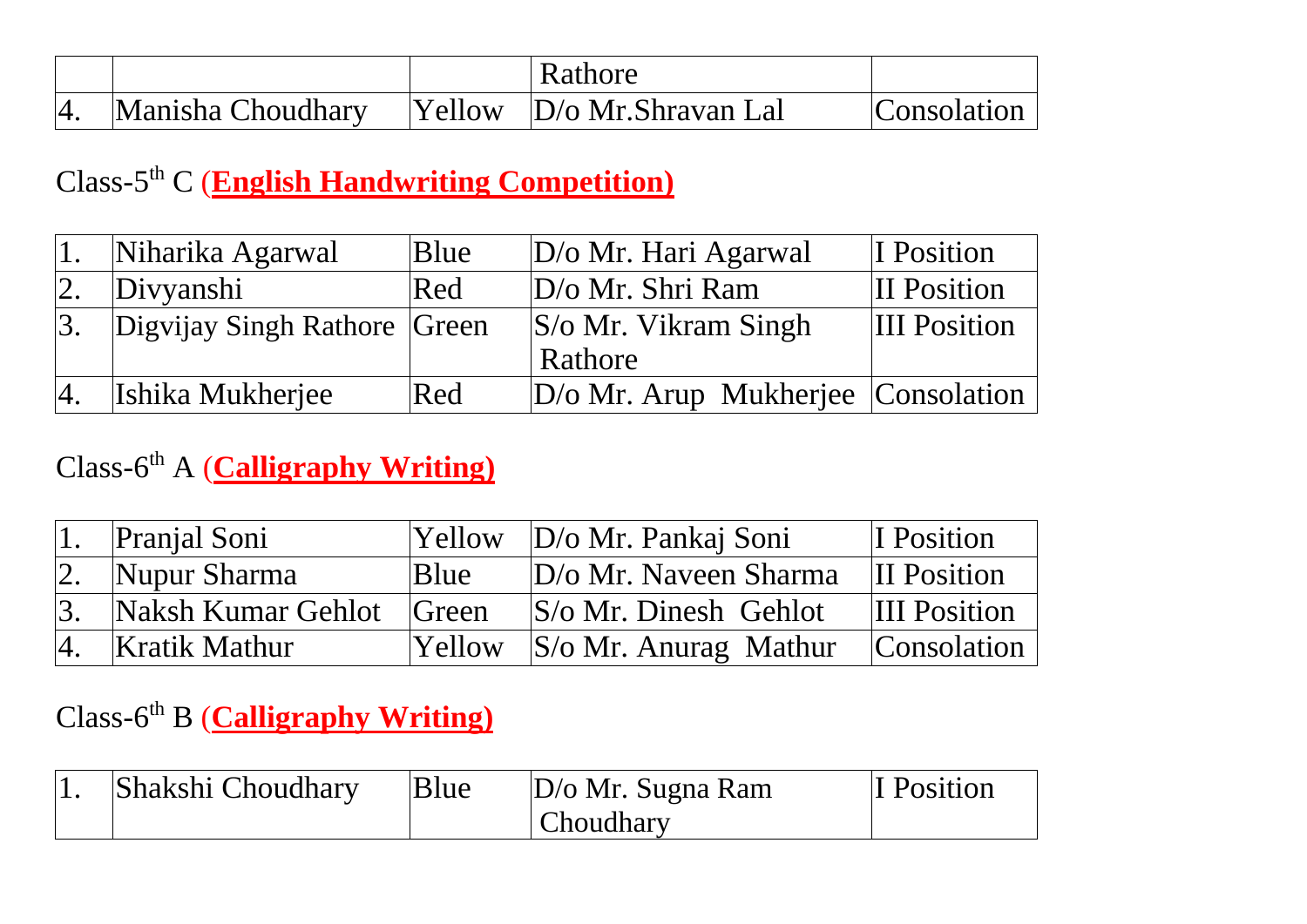| Mohammad Farhan  | <b>Green</b> | $ S/\sigma M$ ohammad Salim      | II Position         |
|------------------|--------------|----------------------------------|---------------------|
| Kritika Prajapat | Yellow       | $D/\sigma$ Mr. Bhanu Prakash     | <b>III</b> Position |
|                  |              | Prajapat                         |                     |
| Mahipal          | Blue         | $ S/\text{o}$ Mr. Surendra Singh | Consolation         |

# Class-6<sup>th</sup> C (**Calligraphy Writing**)

|                | Jayadrita Ghosh      | Green | $D/\sigma$ Mr. Ranjoy Ghosh          | I Position          |
|----------------|----------------------|-------|--------------------------------------|---------------------|
|                | Dimpy Peshwa         | Red   | $D/O$ Mr. Shravan Peshwa II Position |                     |
|                | <b>Shifa Sheikh</b>  | Green | $D/O$ Mohammad Sharif                | <b>III</b> Position |
| <sup>14.</sup> | <b>Kinjal Pareek</b> | Blue  | $D/\sigma$ Mr. Varun Pareek          | Consolation         |

# Class-7<sup>th</sup> A (**Calligraphy Writing**)

| Pragya Goyal            | Blue  | $D/\sigma$ Mr. Sonu Goyal      | I Position          |
|-------------------------|-------|--------------------------------|---------------------|
| Swasti Mathur           | Green | D/o Mr. Neeraj Mathur          | <b>II</b> Position  |
| Karishma                | Green | $D/\sigma$ Mr. Bhanwar Lal     | <b>III</b> Position |
| <b>Prateek Vardhani</b> | Blue  | $ S/\text{o}$ Mr. Shashi Kumar | Consolation         |
|                         |       | Vardhani                       |                     |

## Class-7<sup>th</sup> B (**Calligraphy Writing**)

|  | hushi Gidwani<br>$\mathbb{R}^n$ | $\mathsf{P}$ I<br>ندد ا | $D/\sigma$ Mr. Ghanshyam |  |
|--|---------------------------------|-------------------------|--------------------------|--|
|--|---------------------------------|-------------------------|--------------------------|--|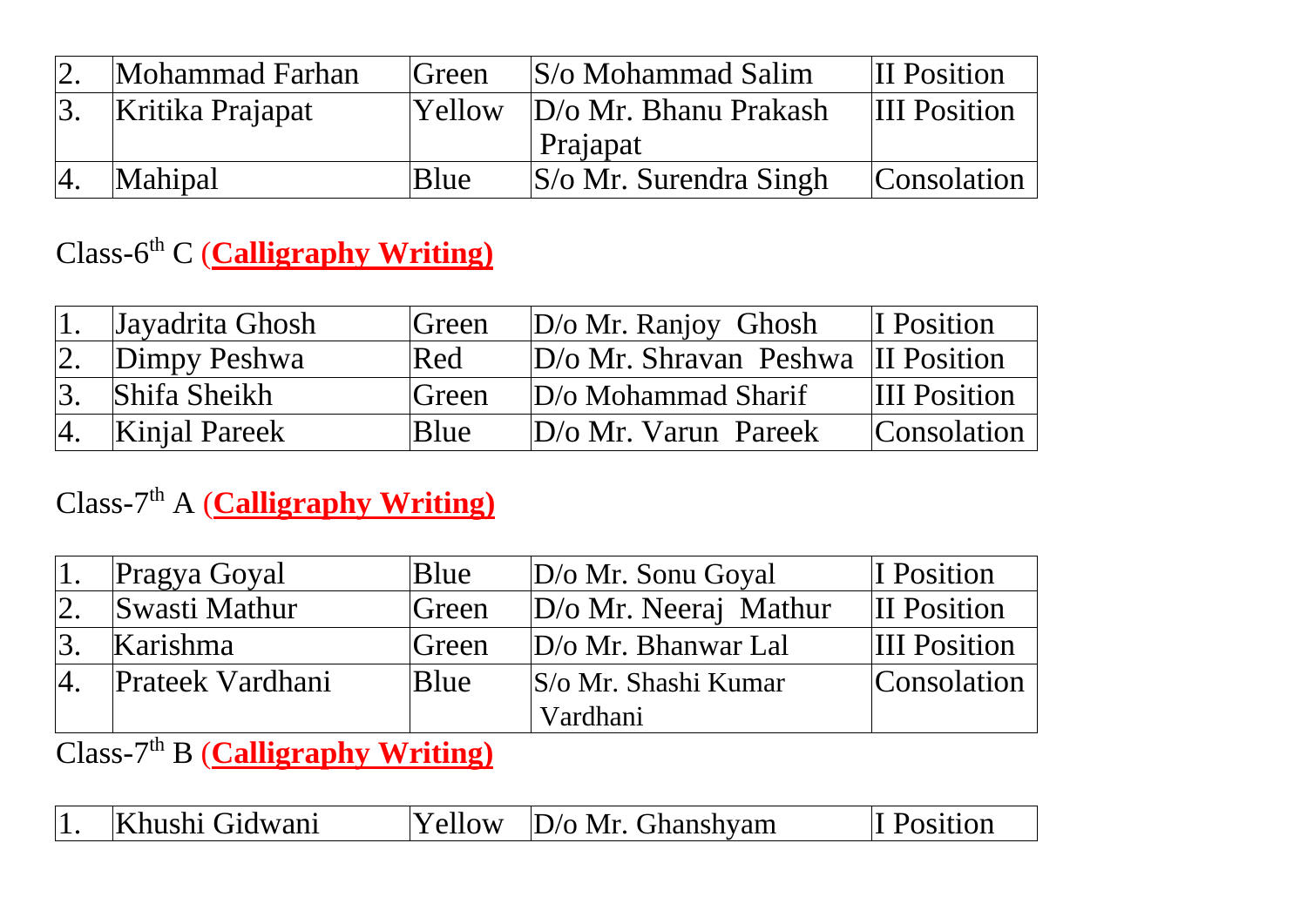|                    |               | Gidwani                                       |                     |
|--------------------|---------------|-----------------------------------------------|---------------------|
| Shinjini Jakhar    | <b>Yellow</b> | $ D/\text{o}$ Mr. Lakhpati Jakhar II Position |                     |
| Diya Jangid        | Yellow        | $D/\sigma$ Mr. Arjun Jangid                   | <b>III</b> Position |
| Vidisha Maheshwari | Red           | $D/\sigma$ Mr. Jitendra Chandak               | <b>Consolation</b>  |

# Class-7<sup>th</sup> C (**Calligraphy Writing**)

| Purva Balar          | Yellow | $D/\sigma$ Mr. Pankaj Balar                | I Position          |
|----------------------|--------|--------------------------------------------|---------------------|
| <b>Yuhaniz Khan</b>  | Blue   | $D/\sigma$ Mr. Sikander Khan               | <b>III</b> Position |
| <b>Jhalak Sharma</b> | Green  | $D/\sigma$ Mr. Govind Dev<br><b>Sharma</b> | <b>III</b> Position |
| Aakansha Mohnot      | Blue   | D/o Mr. Neel Kamal Mohnot Consolation      |                     |

# Class-8 th A (**Calligraphy Writing)**

| Naina          | Blue  | D/o Mr. Kamal Ramesh Bhai    | I Position          |
|----------------|-------|------------------------------|---------------------|
|                |       | Kundan                       |                     |
| Purva Goklani  | Green | $D/\sigma$ Mr. Jai Kumar     | <b>II</b> Position  |
|                |       | Goklani                      |                     |
| Kalpana Pandey | Red   | $D/\sigma$ Mr. Ambrish Kumar | <b>III</b> Position |
|                |       | Pandey                       |                     |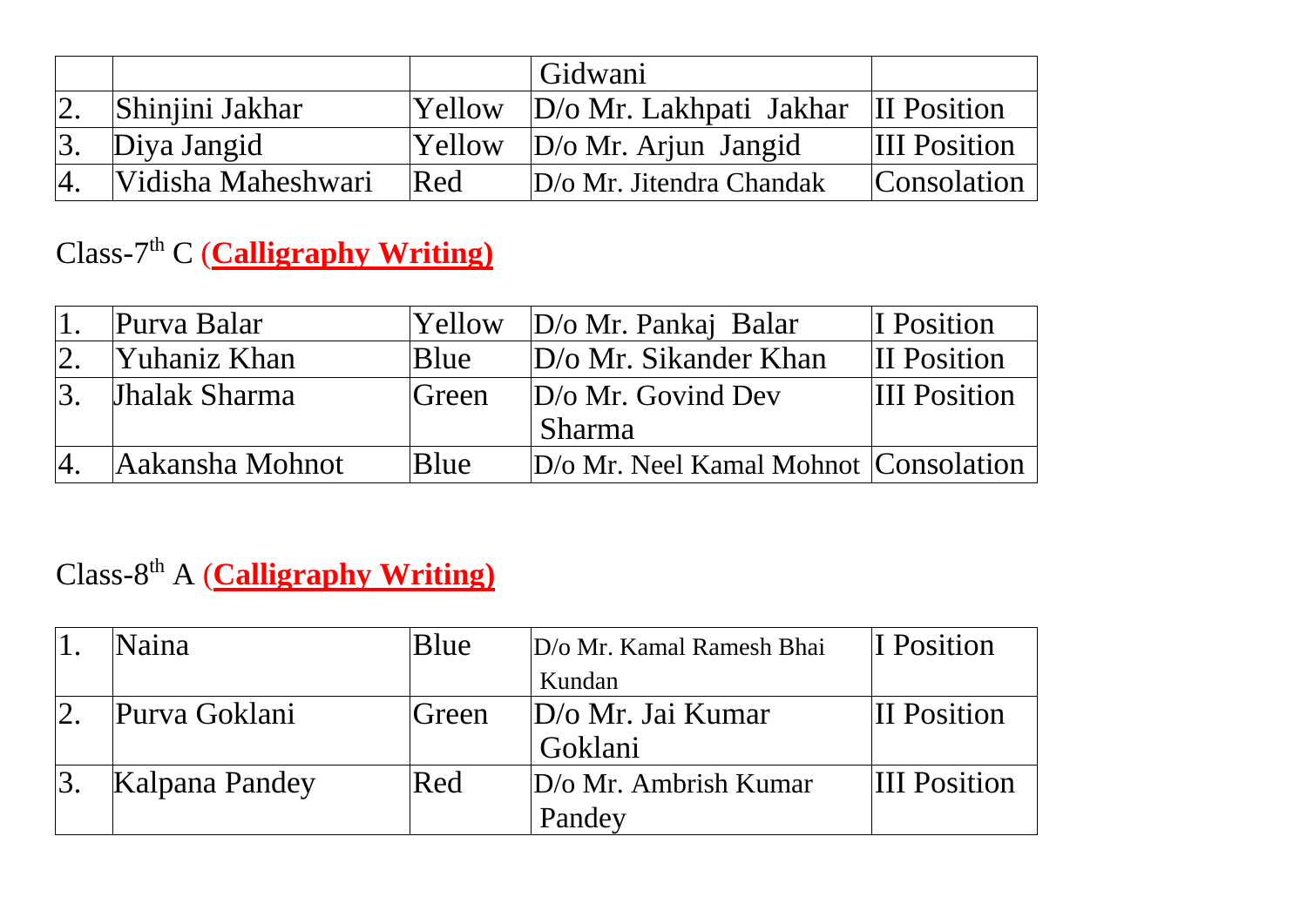| Vidhi Solanki  |     | Yellow   D/o Mr. Vikarant Solanki | Consolation |
|----------------|-----|-----------------------------------|-------------|
| Pramila Khatri | Red | $D/\sigma$ Mr. Ghewar Chand       | Consolation |
|                |     | Khatri                            |             |

### Class-8 th B (**Calligraphy Writing)**

|    | Bhavya Bhati        |      | Yellow D/o Mr. Surendra Bhati     | I Position          |
|----|---------------------|------|-----------------------------------|---------------------|
| 2. | Kriti Jain          |      | $ Y$ ellow $ D\ $ Mr. Naveen Jain | <b>II</b> Position  |
|    | Christina Silvester | Blue | $D/\sigma$ Mr. Silvester Stanly   | <b>III</b> Position |
|    | 4. Drishti Motwani  | Blue | $D/\sigma$ Mr. Deepu Motwani      | Consolation         |

## Class-8 th C (**Calligraphy Writing)**

|                  | Charvi Singh     | Yellow | $D/O$ Mr. Prakash Singh     | I Position          |
|------------------|------------------|--------|-----------------------------|---------------------|
|                  |                  |        | Kachhawa                    |                     |
| 2.               | Shraddha Rathi   | Blue   | $D/O$ Mr. Dhiraj Rathi      | I Position          |
| 3.               | Navneet Bohra    | Green  | S/o Mr. Prakash Bohra       | <b>II</b> Position  |
| 4.               | Aayushi Kalla    | Blue   | D/o Mr. Sanjay Kalla        | II Position         |
| $\overline{5}$ . | Aarav Harwani    | Blue   | S/o Mr. Manish Harwani      | <b>III</b> Position |
| 16.              | Himanshi Rathore | Yellow | $D/\sigma$ Mr. Laxman Singh | <b>III</b> Position |
|                  | Laxita Setpal    | Yellow | D/o Mr. Bhupendra Setpal    | Consolation         |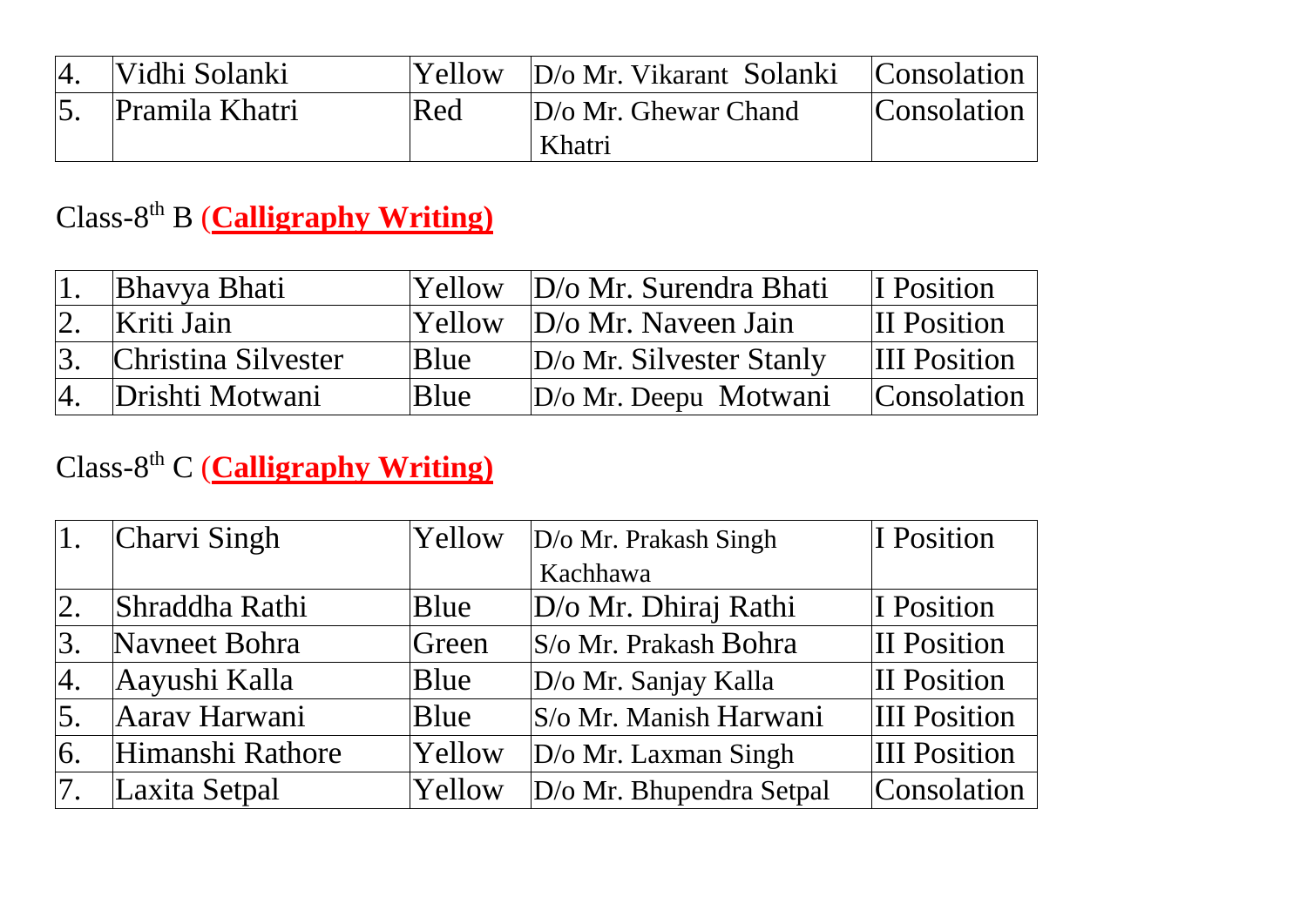# Class-9<sup>th</sup> A (**Calligraphy Writing**)

| <b>Bhawna Chouhan</b> | Red           | D/o Mr. Shankar Ram Chouhan | I Position          |
|-----------------------|---------------|-----------------------------|---------------------|
| Garvita Baira         | <b>Yellow</b> | $D/\sigma$ Mr. Nema Ram     | <b>II</b> Position  |
|                       |               | Choudhary                   |                     |
| Nabiha Bano           | <b>Yellow</b> | $D/O$ Mr. M.D. Abid         | <b>III</b> Position |
| Avika Chouhan         | Yellow        | $D/\sigma$ Mr. Vijay Singh  | Consolation         |
|                       |               | Chouhan                     |                     |

Class-9<sup>th</sup> B (**Calligraphy Writing**)

|        | <b>Preet Choudhary</b>                       | Yellow                          | $D/\omega$ Mr. Vikram Choudhary I Position |                     |
|--------|----------------------------------------------|---------------------------------|--------------------------------------------|---------------------|
|        | Deepika Kanwar                               | Yellow                          | $D/\sigma$ Mr. Raghuveer Singh             | <b>II</b> Position  |
|        |                                              |                                 | Chouhan                                    |                     |
| 2      | Vidhi Lalwani                                | Yellow                          | $D/\sigma$ Mr. Gordhan Lalwani             | <b>III</b> Position |
|        | Somya Sharma                                 | Green                           | $D/\sigma$ Mr. Ankesh Sharma               | Consolation         |
| $\sim$ | $\sim$ th $\sim$ $\sim$ $\sim$ $\sim$ $\sim$ | $\mathbf{v}$ , and $\mathbf{v}$ |                                            |                     |

Class-9<sup>th</sup> C (**Calligraphy Writing**)

|                  | Lakshit Jangid  | Blue          | $ S/\text{o}$ Mr. Arjun Jangid  | I Position          |
|------------------|-----------------|---------------|---------------------------------|---------------------|
|                  | Charvi Jain     | <b>Yellow</b> | D/o Mr. Mahesh Jain             | I Position          |
|                  | Sweety Sisodia  | Red           | $D/\sigma$ Mr. Chandrapal Singh | <b>II</b> Position  |
|                  | Kratika Sharma  | Red           | $D/\sigma$ Mr. Dheeraj Sharma   | <b>II</b> Position  |
| $\overline{5}$ . | Anjali Vaishnav | Red           | $D$ /o Mr. Ram Kishore          | <b>III</b> Position |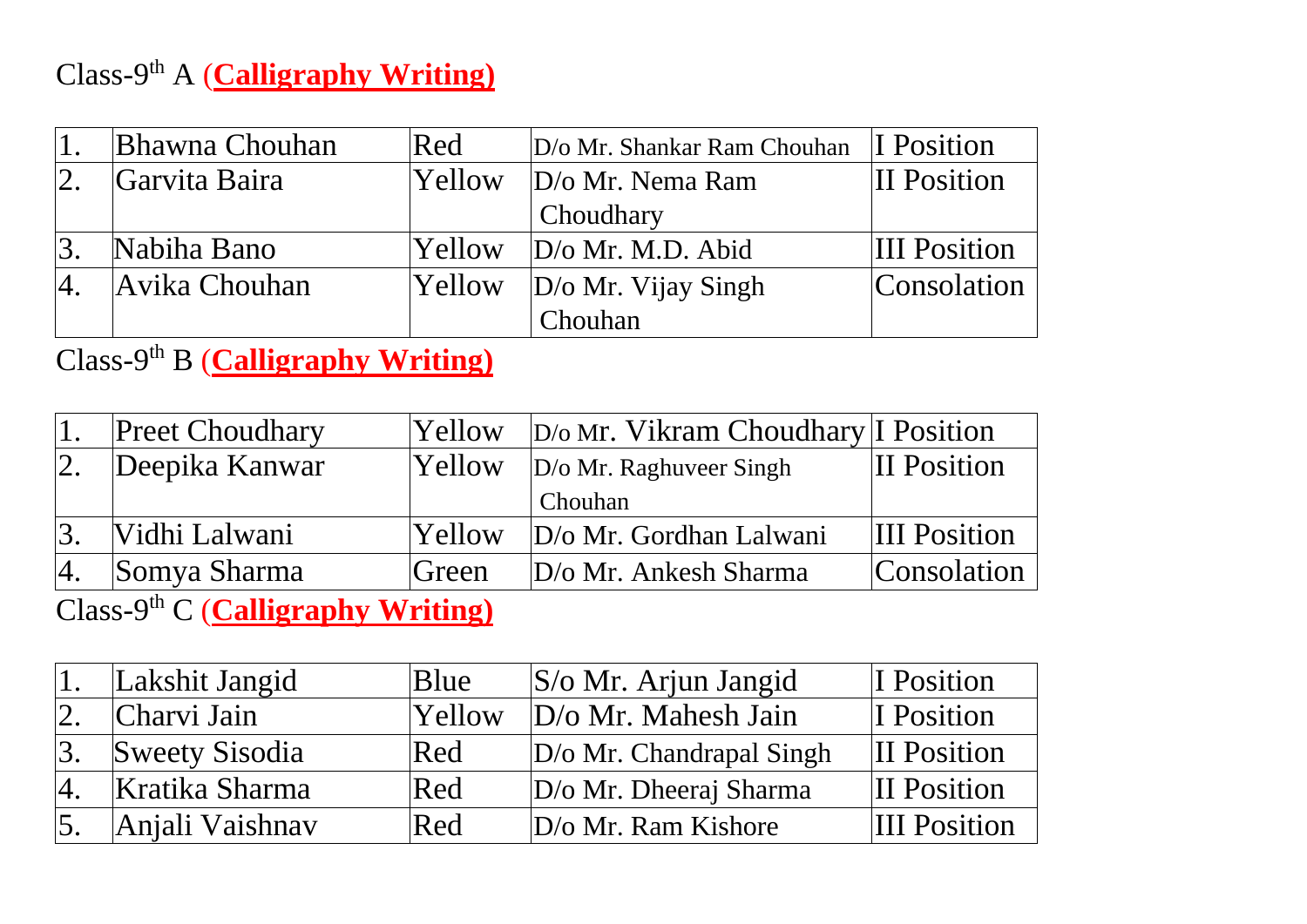|                |      | Vaishnav                     |                     |
|----------------|------|------------------------------|---------------------|
| Nandani Sharma | Blue | $D/\sigma$ Mr. Naveen Sharma | <b>III</b> Position |
| Meet Sharma    | Red  | S/o Mr. Abhishake Sharma     | Consolation         |

### Class-9<sup>th</sup> D (**Calligraphy Writing**)

| Kanishka Asnani       | Green | D/o Mr. Deepak Asnani            | I Position                                                                                           |
|-----------------------|-------|----------------------------------|------------------------------------------------------------------------------------------------------|
| <b>Charul Gehlot</b>  |       |                                  | I Position                                                                                           |
| Lakshit Sharma        |       |                                  | <b>II</b> Position                                                                                   |
|                       |       | Sharma                           |                                                                                                      |
| Pranjal Bishnoi       |       |                                  | <b>III</b> Position                                                                                  |
| Krishna Rajpurohit    |       |                                  | <b>III</b> Position                                                                                  |
|                       |       | Rajpurohit                       |                                                                                                      |
| Garima Kanwar Rathore | Red   | $D$ /o Mr. Swai Singh            | Consolation                                                                                          |
|                       |       | Green<br>Yellow<br>Yellow<br>Red | D/o Mr. Pritam Singh<br>S/o Mr. Dharmendra Kumar<br>D/o Mr. Sandeep Bishnoi<br>D/o Mr. Narayan Singh |

Class-10th A(**Calligraphy Writing)**

| Priya Choudhary    | Green  | $D/\sigma$ Mr. Jagdish Bhadu   | I Position          |
|--------------------|--------|--------------------------------|---------------------|
| Muskan Chouhan     | Blue   | $D/\sigma$ Mr. Ranchod Ram     | II Position         |
|                    |        | Chouhan                        |                     |
| Deekshita Bargujar | Blue   | $D/\sigma$ Mr. Rajesh Bargujar | <b>III</b> Position |
| Aagya Jain         | Yellow | $D/O$ Mr. Anil Jain            | Consolation         |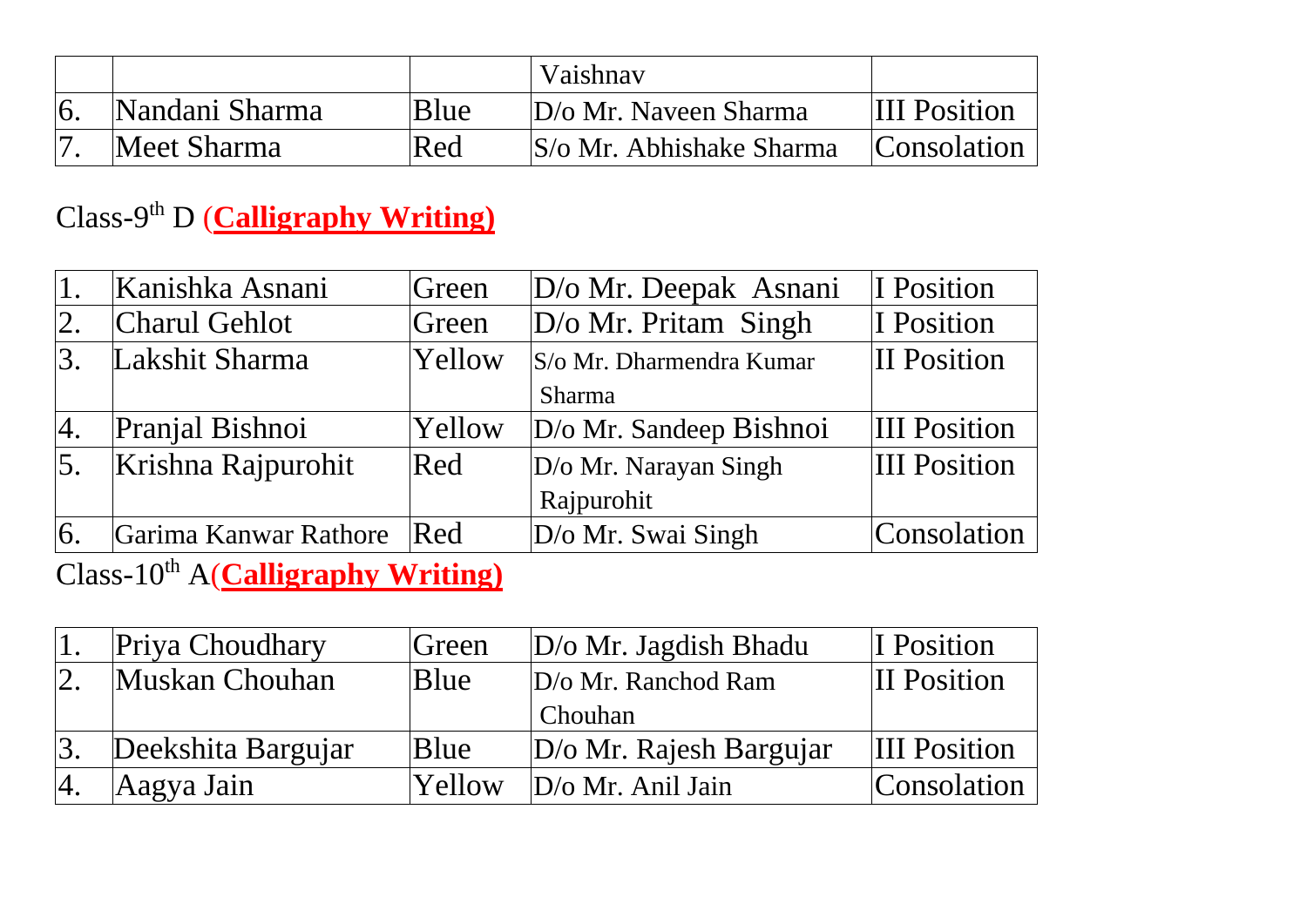# Class-10th B(**Calligraphy Writing)**

| <b>Bhumika Mathur</b> | <b>Green</b> | $D/\sigma$ Mr. Mahesh Mathur I Position   |                     |
|-----------------------|--------------|-------------------------------------------|---------------------|
| Nehal Motwani         | Blue         | $D/\sigma$ Mr. Prakas Motwani II Position |                     |
| Somya Mathur          | Red          | $D/\sigma$ Mr. Ravi Mathur                | <b>III</b> Position |

# Class-10th C (**Calligraphy Writing)**

|     | Nikita Choudhary | Yellow | $D$ /o Mr. Sharwan Ram   | II Position         |
|-----|------------------|--------|--------------------------|---------------------|
|     |                  |        | Choudhary                |                     |
| 12. | Palak Khatri     | Blue   | D/o Mr. Ghewar Chand     | <b>II</b> Position  |
|     |                  |        | Khatri                   |                     |
| 3.  | Alisha Choudhary | Blue   | $D/\sigma$ Mr. Bhana Ram | <b>III</b> Position |
|     |                  |        | Choudhary                |                     |
| 14. | Maanyi Thanyi    | Blue   | $D$ /0 Mr. Tushar Thanvi | Consolation         |

### Class-10th D (**Calligraphy Writing)**

| Priyanshu Panwar | Green         | $ S/\text{o}$ Mr. Bhagirath Panwar  | I Position          |
|------------------|---------------|-------------------------------------|---------------------|
| Vimla Kanwar     | Yellow        | D/o Mr. Rampratap Singh II Position |                     |
|                  |               | Parmar                              |                     |
| Sana Khan        | <b>Yellow</b> | $D/\sigma$ Mohd. Shafik             | <b>III</b> Position |
| Dimple Vaishnav  | Red           | $D/\sigma$ Mr. Ashok Das            | Consolation         |